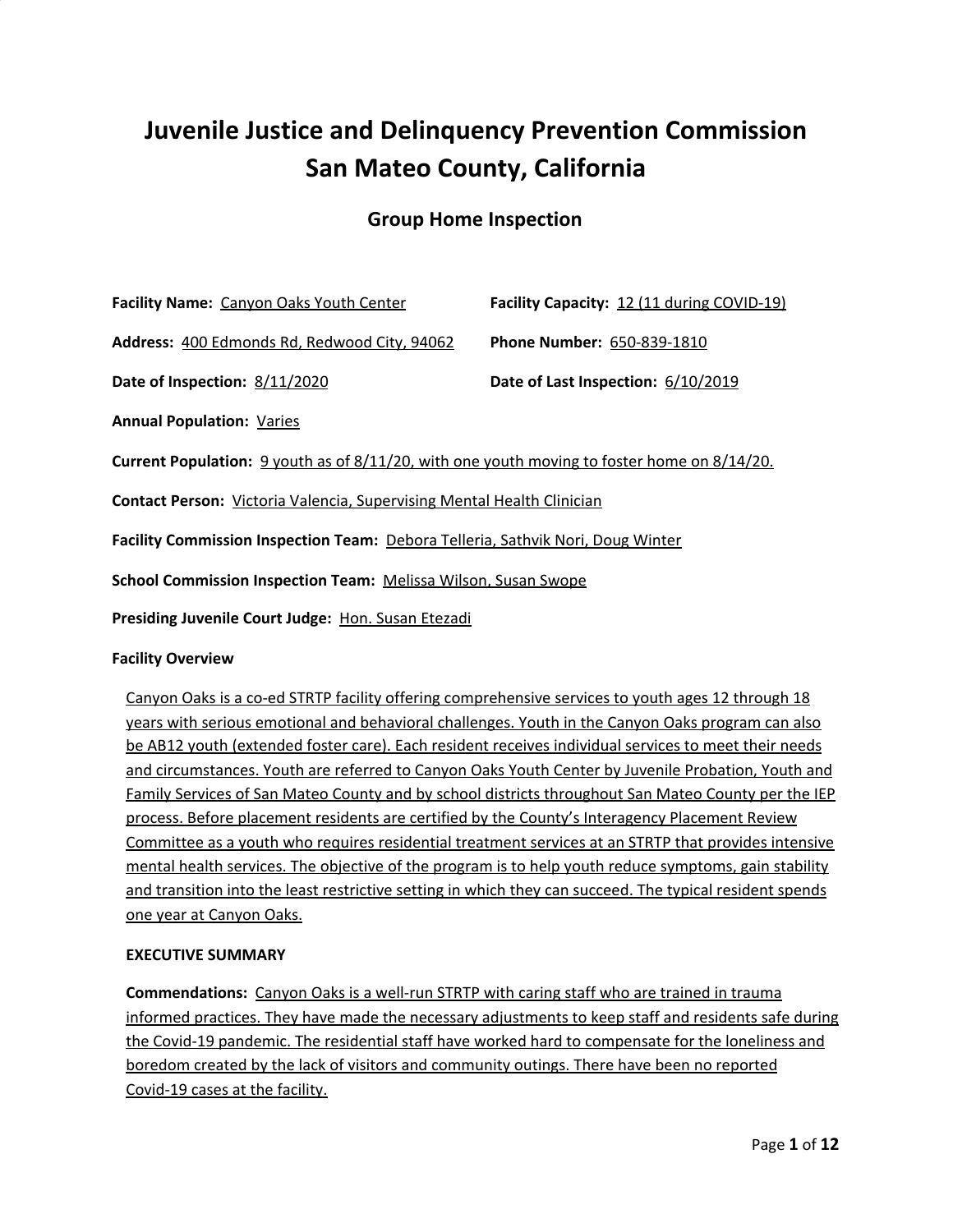The JJDPC inspection was conducted virtually this year to keep the staff and residents safe. We met with the Supervising Mental Health Clinician, the Clinical Services Manager and three youth. We observed mutual respect and good rapport between the youth and the staff. Their impressive 2020 Resident's Handbook is comprehensive and easy to navigate.

**Concerns & Recommendations** Funds are needed to replace the grass and outside play area. Access to family and services are limited because of COVID-19 and continued effort is required to address these challenges.

**Response to COVID-19:** Canyon Oaks has had to restructure some of their programming because of COVID-19. Because of the pandemic, home visits, outings, family counseling and visits have all been cancelled. Youth are still allowed to go on hikes with staff. All staff are required to wear a mask, although the youth do not have to wear a mask. The facility has increased its regular cleaning and its process for receiving packages. Despite the pandemic, several of the residents have graduated from high school and middle school and some have returned home. Residents will attend school in the fall, but the teachers will teach from a remote location. They hope to have teachers back in the classroom by Labor Day.

#### **REPORTS**

| <b>Fire Inspection Report:</b>                                   | $\Box$ Yes $\Box$ No                                      | Date: 12/19/2019                     |                                                        |
|------------------------------------------------------------------|-----------------------------------------------------------|--------------------------------------|--------------------------------------------------------|
| Comments: No violations found                                    |                                                           |                                      |                                                        |
| <b>Resident's Handbook:</b>                                      | $\Box$ Yes $\Box$ No                                      |                                      | Date: Updated in 2019 (including Spanish version       |
| <b>Licensing Inspection:</b>                                     | $\Box$ Yes $\Box$ No                                      | Date: 11/19/2019                     |                                                        |
|                                                                  |                                                           | Rating Level: No deficiencies noted. |                                                        |
| <b>AREAS REVIEWED</b>                                            |                                                           |                                      |                                                        |
| <b>Quality of Life</b>                                           | <b>Programs</b>                                           |                                      | <b>Persons Interviewed</b>                             |
| $\Box$ Physical Buildings                                        | $\Box$ Education                                          |                                      | $\Box$ Youth                                           |
| □ Meals/Nutrition                                                | □ Vocational/Employability                                |                                      | $\Box$ Director                                        |
| □ Mental Health                                                  | $\Box$ Community Service<br>□ Individual/Group Counseling |                                      | □ Youth Supervisor/Staff<br><b>Food Services Staff</b> |
| □ Physical/Dental Health                                         | □ Substance Abuse                                         |                                      | D Other: Clinical Services                             |
| □ Religious Services<br>Volunteer Involvement<br>$\Box$ Visiting | Other: N/A                                                |                                      | <b>Manager</b>                                         |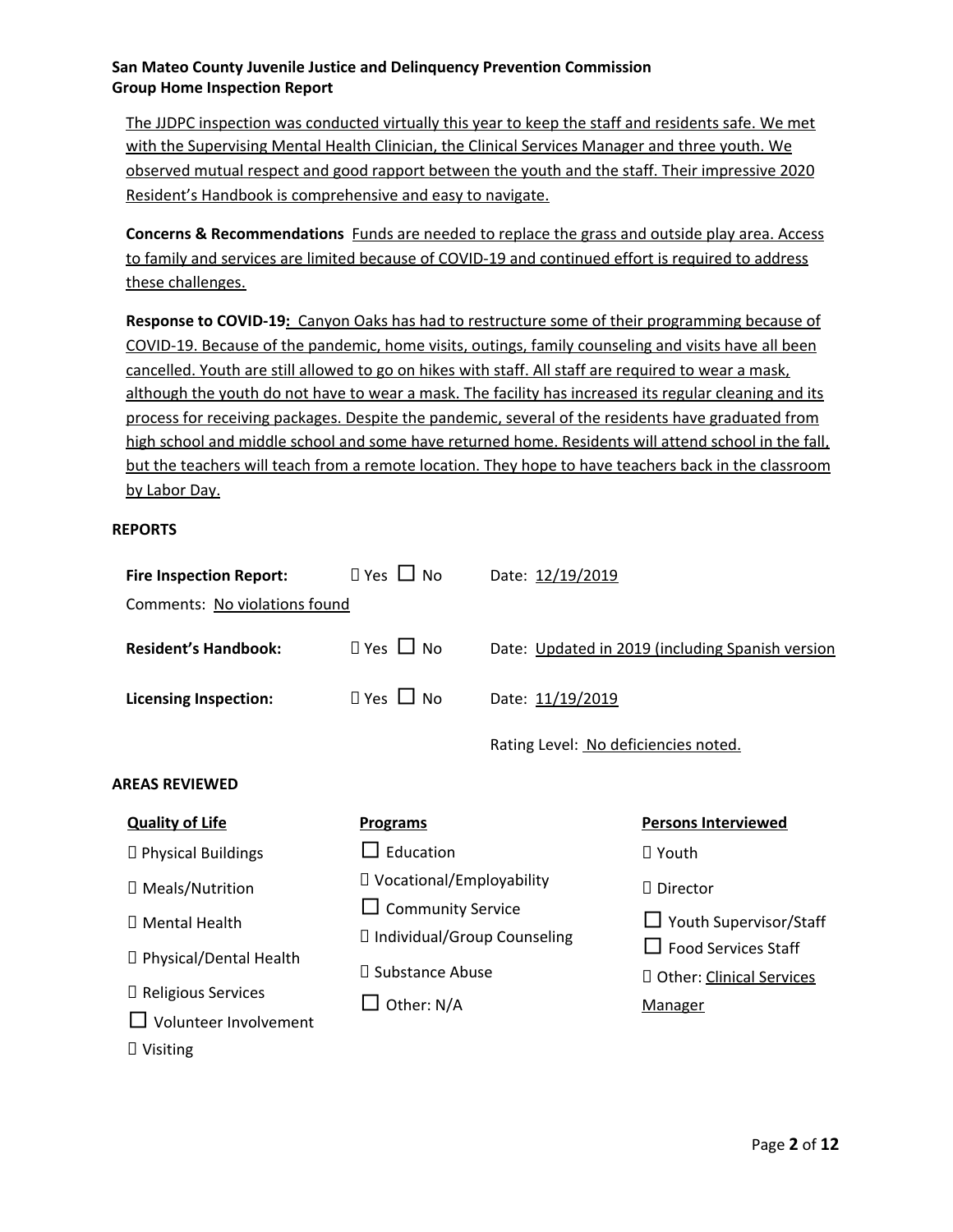#### **GENERAL INFORMATION**

**Target population of youth:** Youth with serious emotional and behavioral challenges. Canyon Oaks has always been a facility providing high levels of service to meet the needs of this population. The levels of service have not changed as a result of the STRTP licensing.

**Age range of youth:** The residents can range in age from 12 to 19. Younger age is rare, but the facility can accommodate youth of that age. Youth who are 18 or 19 are eligible through AB12.

**Youths' home counties & number of youth per county:** Canyon Oaks only take youth from San Mateo County.

**Pre-Plan for Emergencies:** Yes □ No **Date of Last Drill:**

**Comments:**

#### **STAFFING**

**Describe staff specialties:** Seventeen full-time residential counselors (RC), thirteen relief residential counselors, two full time therapists, one occupational therapist, one part-time AOD therapist, one art therapist, one program specialist (therapist), one unit chief (therapist), one clinical services manager, one medical office specialist, one consulting psychiatrist (10 hours/week) who is onsite Wednesday and Fridays, one cook, one teacher and one para educator.

**Describe staff including numbers, background, ethnicity, language:** Most staff have been with Canyon Oaks for a long time, with the exception of clinicians which turn over more frequently. Four to six RCs are bilingual in English and Spanish. One RC speaks Tongan. Canyon Oaks always has one Spanish speaking therapist.

**Educational requirements for staff:** A bachelor's degree is now required; several staff members have master's degrees. The clinical staff members are professionally licensed.

**Training provided for staff:** 40 hour new hire training for residential counselors includes: Automated Time Keeping System (ATKS), BHRS Confidentiality & HIPAA for Mental Health and AOD, Critical Incident Management & Mandated Reporting, County of San Mateo Code of Conduct (Ethics), Compliance Training for BHRS 2014, Blood Pathogen: Exposure in the Workplace, Hazcom: What You Need to Know, Back Safety, Pro-ACT and Restraint Certification, Adult First Aid, CPR, and AED, Effectively Working with Interpreters, Introduction to Incident Command System and National Incident Management System/NIMS (ICS-100/ICS -100). All staff members have to take 40 hours of annual training, including CPR and PRO Act training (20 hours). Administrative staff have to take an additional 40 hours of training every other year. This in addition to any continuing education required to keep their clinical licenses up to date.

## **Staff to Youth Ratio**

**Awake:** 3-6 RCs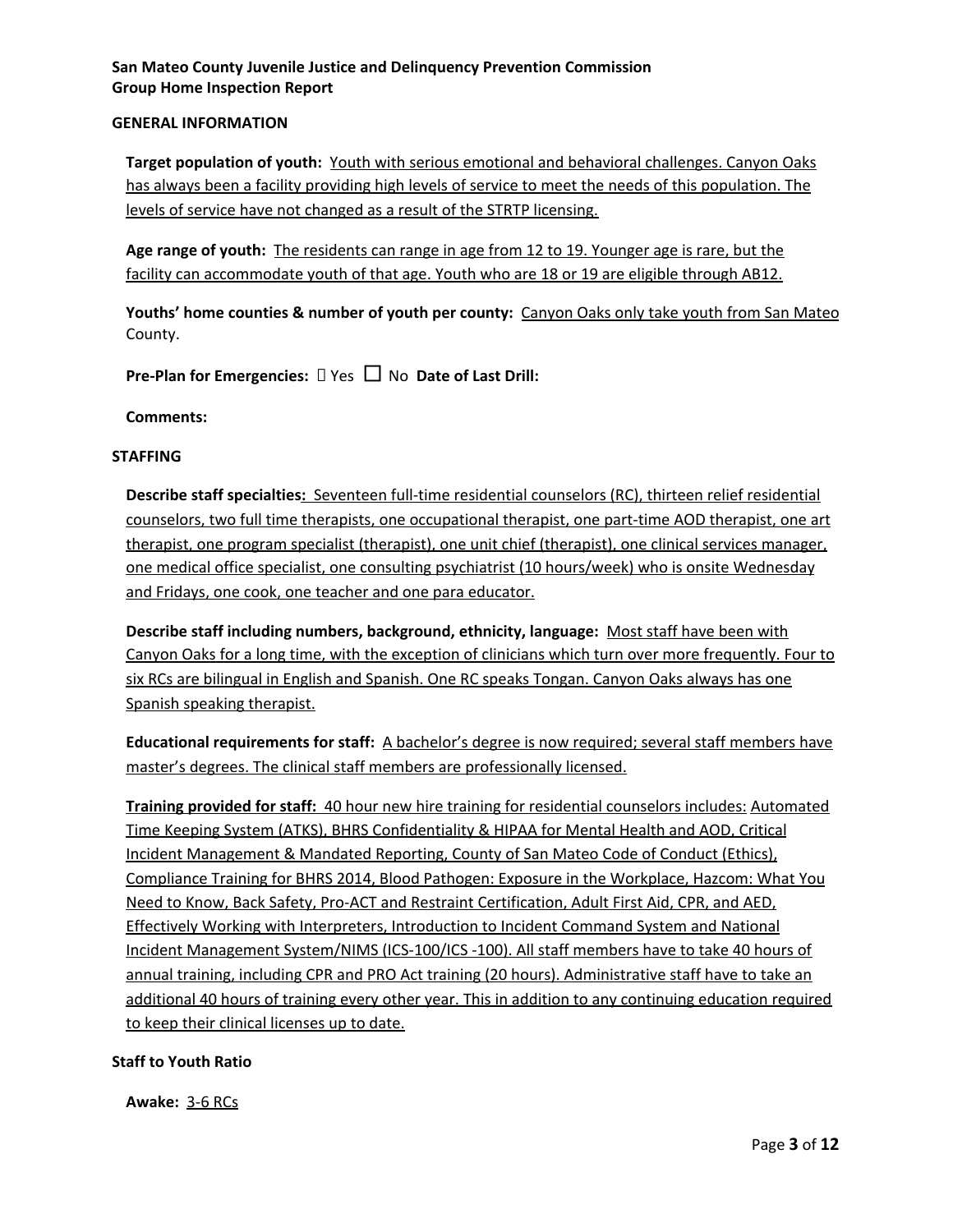**Currently:** 17 RCs, who work in 8-hour shifts

**Sleeping:** 3 RCs awake all night

**How is staff backup handled during grave-yard shift?** The Unit Chief and the Clinical Services Manager are on call 24/7. If there is an incident during the night or if there is an overnight coverage issue they will step in and cover the position.

**Describe staff turnover, including frequency and reason:** Staff turnover is low among the RCs and administrative staff, most of whom have been at Canyon Oaks for more than 10 years. Most of the turnover is associated with the clinicians, who are often interns. There are a lot of opportunities for clinicians and once they have obtained their necessary hours they often move on.

**Describe general staff and youth interactions:** We were only able to witness staff and youth interactions during the virtual youth interview section of our inspection. The interaction was casual, comfortable and playful. Canyon Oaks tries to provide therapeutic support for youth. They try to view their interactions with youth through a trauma informed lens taking into account the youth's history. Staff use a lot of redirection and only use crisis intervention techniques as a last resort. They try to make the environment as natural and comfortable as possible. RCs are required to participate in all of the group activities and to act as role models for the youth. There is a lot of play at Canyon Oaks.

## **CONDITIONS OF BUILDING AND GROUNDS**

**Give a general description of the property:** One-story facility in a wooded area, next to the fire station. The front gate opens into a courtyard with a poorly maintained lawn area and basketball hoop. Newly painted, bright murals by the youth line two sides. The interior consists of offices, a large dining room (doubles as activity room), remodeled kitchen, and living quarters. Bedrooms are designed for one or two youth.

**Give a general description of the main facility including housekeeping and sanitation:** The Commission conducted a virtual inspection of Canyon Oaks and were unable to view the physical building and grounds because of COVID-19. The Unit Chief told us that the building and grounds were in good shape. She mentioned that the carpet was replaced and the kitchen was renovated within the last few years. They are currently waiting on a new refrigerator. There is a cleaning company that cleans the building every morning Monday through Friday to vacuum, restock toilet paper and other supplies, etc. Six times a year, three shifts of RCs complete a safety checklist to make sure the building is well-maintained and safe for the youth.

As mentioned in last year's inspection, the outside area is still in need of repair. The grass area still needs to be replaced to give the youth adequate play space outside. New outside improvements include a garden box planted by the youth and a new canopy and patio furniture courtesy of the CARES Act.

**Lawns:**  $\Box$  Acceptable  $\Box$  Unacceptable: As noted by the Unit Chief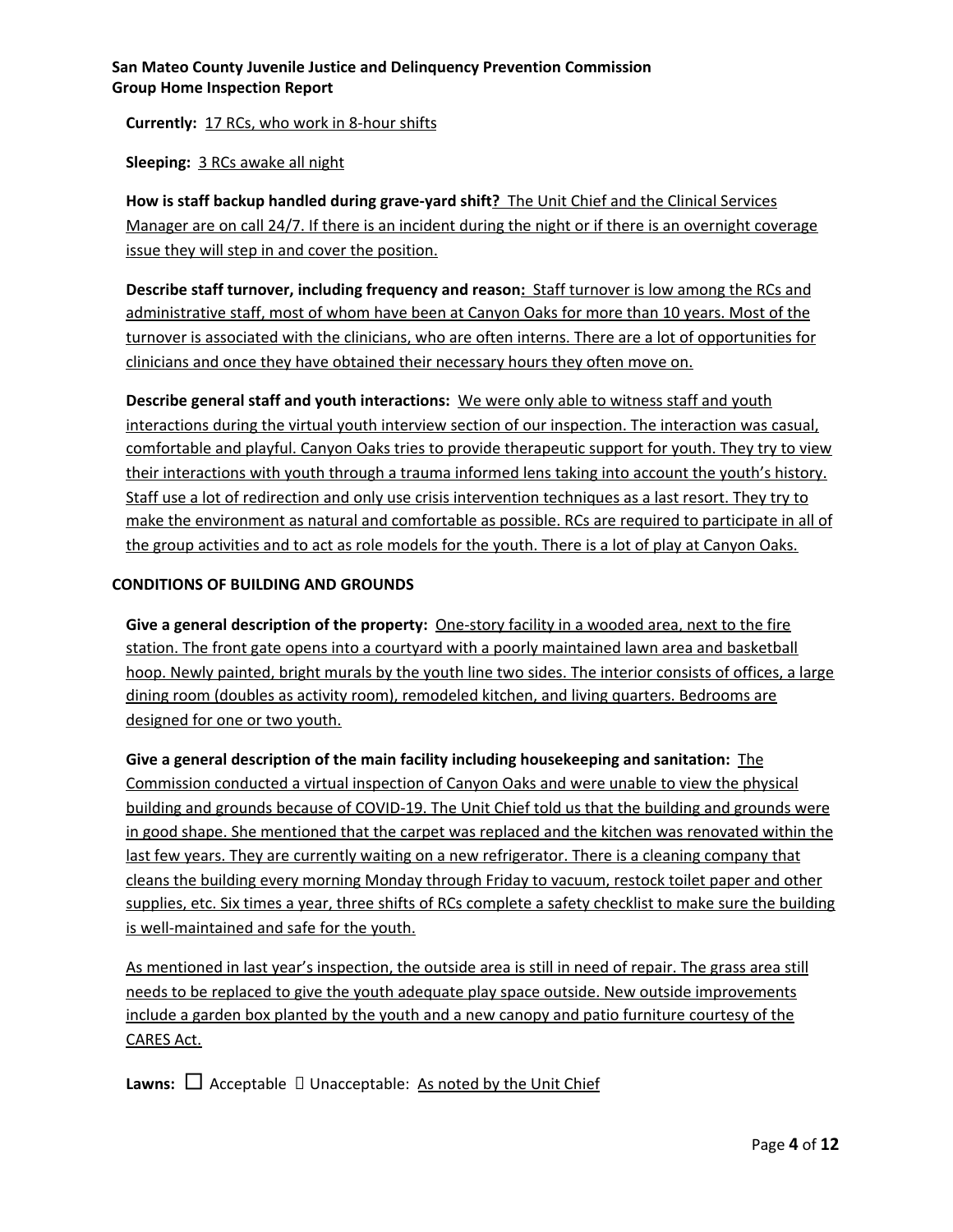**Playing Fields:** □ Acceptable □ Unacceptable. unknown

**Blacktop:** □ Acceptable □ Unacceptable: unknown

**Paint:** □ Acceptable □ Unacceptable unknown

**Roof:** □ Acceptable □ Unacceptable: unknown

**Drains and Gutters:** □ Acceptable □ Unacceptable: unknown

**General Appearance:**  $\Box$  Acceptable  $\Box$  Unacceptable: As noted by the Unit Chief

## **Condition of Interior of Building**

**Walls:** □ Acceptable □ Unacceptable: unknown

**Paint:** □ Acceptable □ Unacceptable: unknown

**Floors:**  $\Box$  Acceptable  $\Box$  Unacceptable: New carpet installed within last few years

**Ceilings**: □ Acceptable □ Unacceptable: unknown

**Drains:** □ Acceptable □ Unacceptable: unknown

**Plumbing Fixtures:** □ Acceptable □ Unacceptable: unknown

**Air Vents/Heating/Windows:** □ Acceptable □ Unacceptable: unknown

**Smoke Alarms:**  $\Box$  Acceptable  $\Box$  Unacceptable: Per the Fire Inspection dated 12/19/2019

**Storage of Cleaning Fluids/Chemicals:** □ Acceptable □ Unacceptable: unknown

**Recreation/Sports Equipment:** □ Acceptable □ Unacceptable: unknown

**Hallways Clear/Doors Propped Open:** □ Acceptable □ Unacceptable: unknown

**Sleeping Rooms:** □ Acceptable □ Unacceptable: unknown

**Beds:** □ Acceptable □ Unacceptable: unknown

**Art, Books, Personal Items Allowed in Rooms:** Acceptable □ Unacceptable: These items are permitted in a resident's room according to the Unit Chief. The Resident Handbook does not list these items as contraband or items not permitted in a resident's room.

**Graffiti Present:** □ Acceptable □ Unacceptable: unknown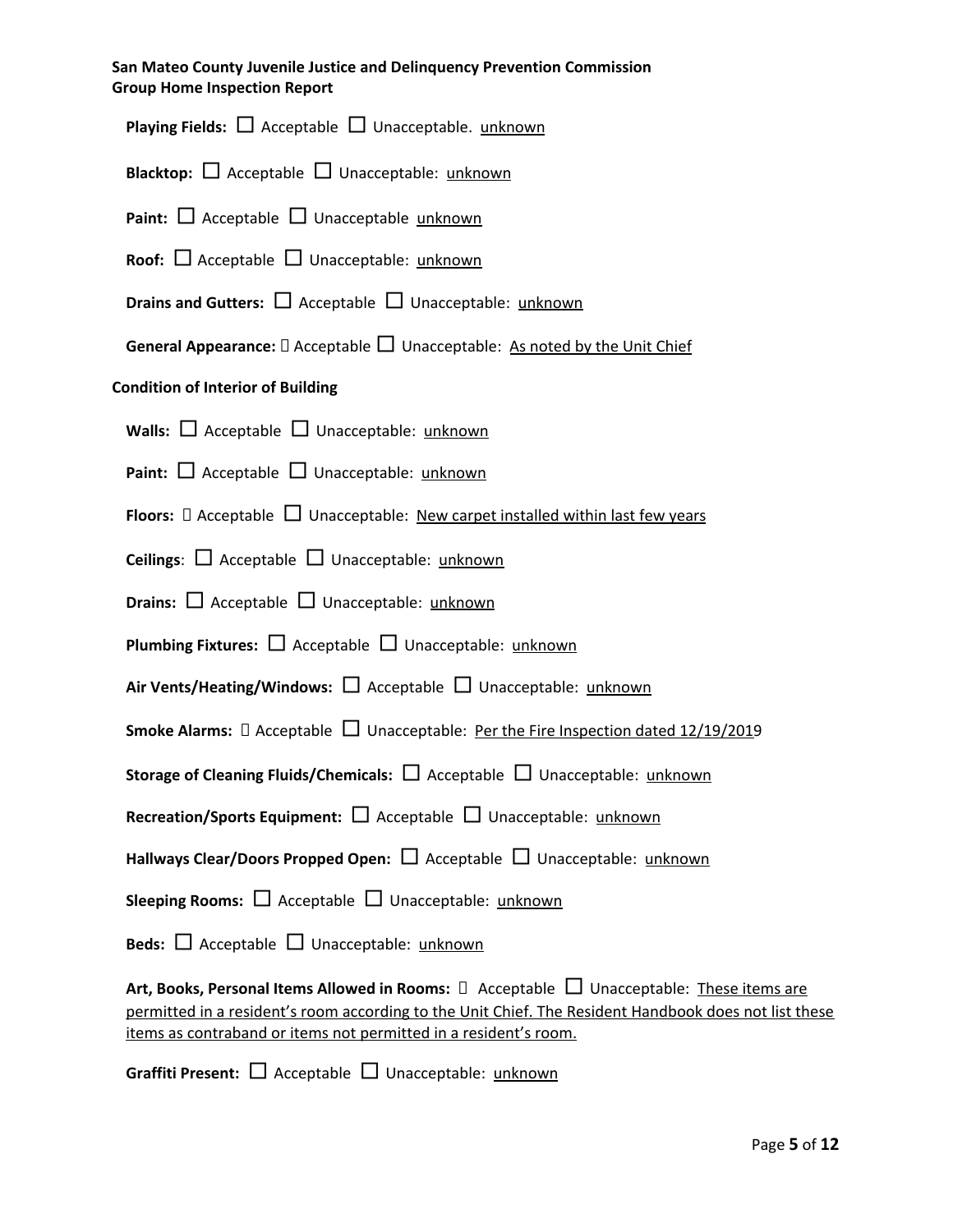**Ample Blankets:** □ Acceptable □ Unacceptable: unknown

**Study Area:** □ Acceptable □ Unacceptable: unknown

**Adequate Lighting:** □ Acceptable □ Unacceptable: unknown

**Temperature:** □ Acceptable □ Unacceptable: unknown

## **PERSONAL APPEARANCE OF YOUTH**

**Appearance:** □ Acceptable □ Unacceptable:

**Showers (frequency, privacy, supervised):** □ Acceptable □ Unacceptable: Youth are free to take private showers whenever they want within reason.

**Condition of clothing (clean, fit, etc.):** Acceptable □ Unacceptable: Youth are free to change their

clothing whenever they want within reason.

**Clothing appropriate to current weather:**  $\Box$  Acceptable  $\Box$  Unacceptable: Youth are provided clothing for appropriate season if they cannot afford to buy any themselves.

**Comments:** Youth seem to be provided adequate clothing and hygiene. None of the youth we talked to expressed any complaints in this regard.

#### **YOUTH ORIENTATION**

**What is the intake process for the facility?** Youth are referred to Canyon Oaks by social workers or Probation officers. Once referred, staff make themselves available to explain the rules and programs at Canyon Oaks. Clinicians and counselors work to make pre-appraisal plans and crisis plans before the youth arrives at the facility. Once at the facility, Youth are given the residents handbook and intake packet which lays out the house rules and grievance procedures.

**Are youth oriented to the house rules and procedures?**  $\Box$  Yes  $\Box$  No **Explain:** Yes, they are given a handbook with rules and procedures.

**Are house rules and grievance procedures posted?** Yes □ No **Explain:** Yes, in the handbook

**What is in place to ensure that these rules and procedures are understood by youth?** Counselors make themselves available to youth who may have questions.

**Are clothing and possessions inventoried on arrival and departure? How are youth's clothing and possessions protected or stored?** Upon arrival at Canyon Oaks, youth are required to fill out an "Inventory Sheet" recording all personal items they bring with them to the facility. A staff member will review the youth's inventory sheet to confirm its accuracy. Any items rendered unsafe and/or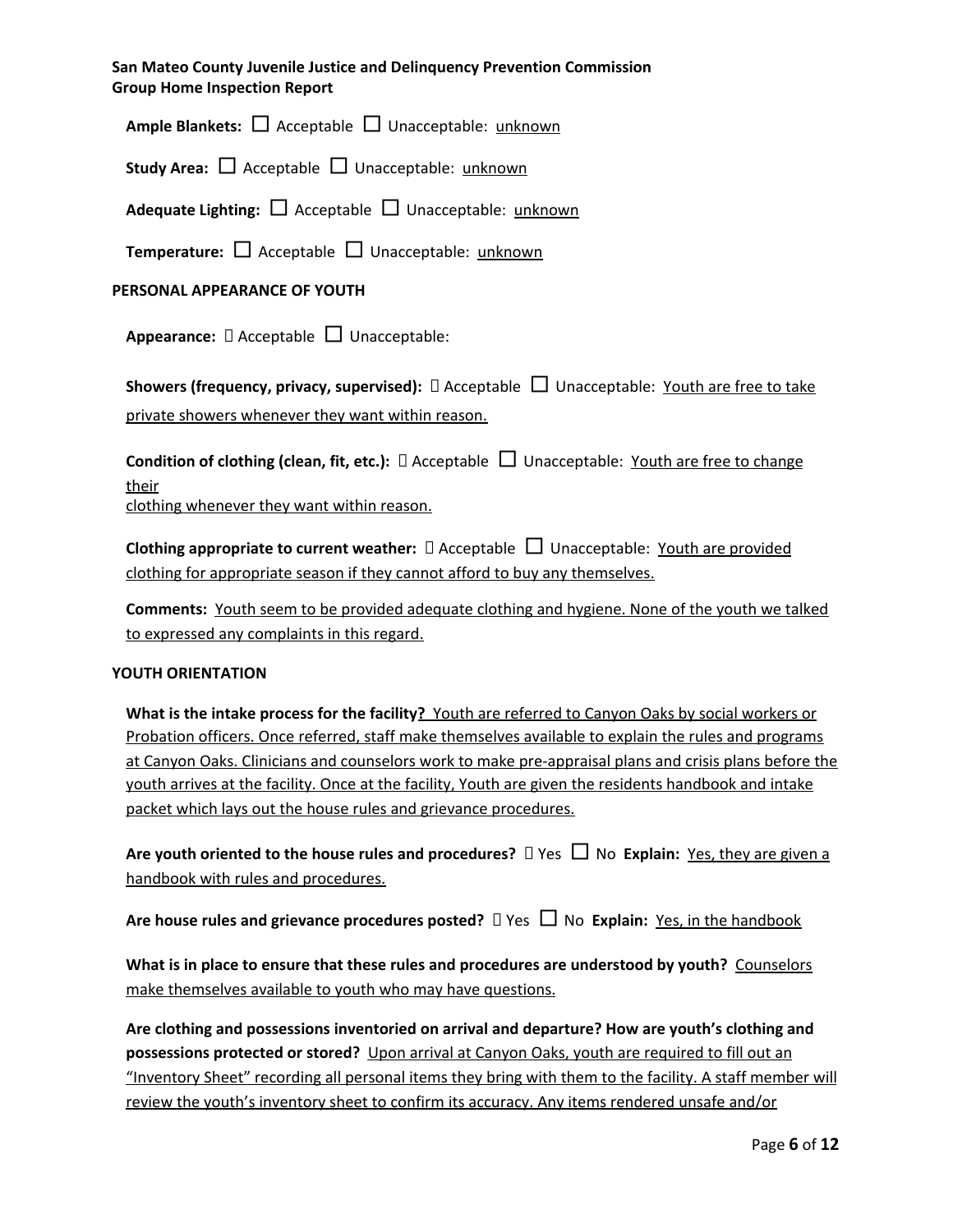inappropriate will be stored by staff in a locked cabinet for safe keeping. Each youth also has a personal storage box for small items like snacks, personal electronics (excluding cell phones), etc., which is locked in the "personals" closet for safe-keeping.

**Interviewed Youth:**  $\Box$  Yes  $\Box$  No **Details:** We talked to three different youth, all of whom seemed lively and energetic and were generally positive about their experience at Canyon Oaks. They all said that they felt staff treated them fairly and that the facilities were good. All three youth expressed complaints about the food saying that it could be bland and repetitive. They also felt that that the "color system" could be unreasonable at times and felt that staff did not give them enough freedom. Overall, the Youth expressed their appreciation of Canyon Oaks and felt that they were learning and growing.

#### **MEALS/NUTRITION**

**Kitchen:**  $\Box$  Acceptable  $\Box$  Unacceptable: The kitchen is staffed by a private chef who cooks meals. They are waiting for the delivery of a new refrigerator.

| Do the youth share in preparation of meals? $\Box$ Yes $\Box$ No: There are culinary classes that allow |  |  |
|---------------------------------------------------------------------------------------------------------|--|--|
| youth the opportunity to participate in meal preparation.                                               |  |  |

**Are meals served family style?** □ Yes  $\Box$  No:

**Are youth permitted to converse during meals?**  $\Box$  Yes  $\Box$  No:

| Are staff present and supervising during meals? $\Box$ Yes $\Box$ No: Staff are supposed to eat meals with |  |  |
|------------------------------------------------------------------------------------------------------------|--|--|
| the youth.                                                                                                 |  |  |

**Are weekly menus posted?**  $\Box$  Yes  $\Box$  No: Menus are posted monthly.

**Are servings ample, nutritious, appetizing?**  $\Box$  Yes  $\Box$  No:

**Weaker youth protected from having food taken from them?** Yes □ No:

**Are snacks and beverages available?** Yes □ No: Snacks are available at 10:10am, 2:30pm and 8:00pm.

**How does the facility meet special nutritional needs?** Special dietary needs are discussed with the psychiatrist and communicated to the cook. They are posted in the kitchen.

#### **Length of time allowed to eat?** 30 minutes

**Mealtimes** (no more than 4 hours between meals, breakfast to dinner, without a snack).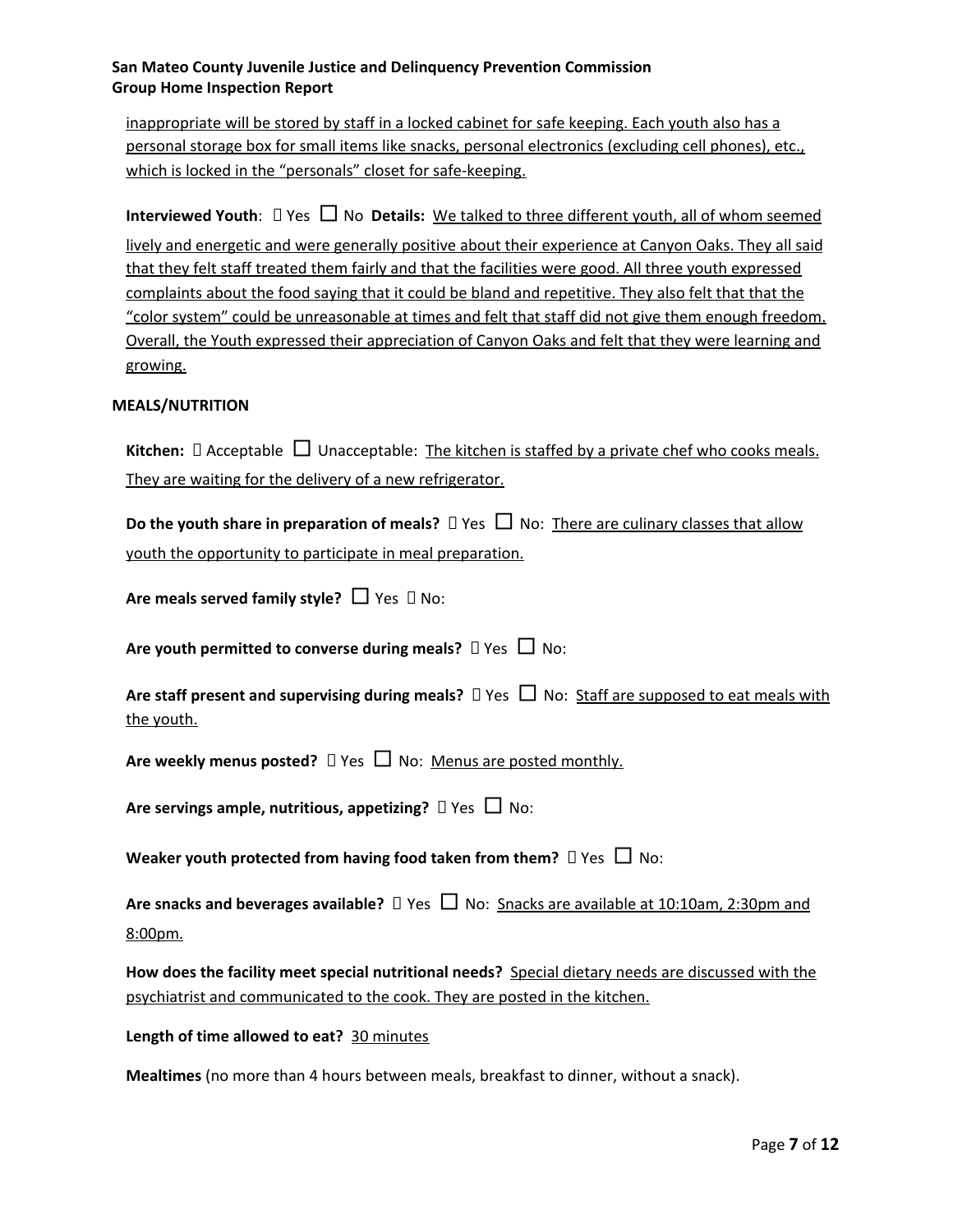**Breakfast:** served until 8:15am **Lunch:** 12:10pm-12:40pm **Dinner:** 5:00pm-5:30pm

**Comments:** Cereal is available at the 10:10am break if breakfast is missed.

#### **MEDICAL AND MENTAL HEALTH**

**Access to Medical Services:** □ Acceptable □ Unacceptable: Upon intake, the Medical Office Specialist makes appointments for a physical, eye exam and dental appointment. If the resident doesn't have Kaiser or any other private insurance, then the resident will be seen at San Mateo Medical Center for their general physician appointments. Follow-up medical/dental appointments will be scheduled annually or as medically indicated. If a resident wants to request an appointment, they can let any Residential Counselor know and they will assist the resident in discussing their needs with the Medical Office Specialist so that an appointment can be made if necessary.

**Access to Mental Health Services:** □ Acceptable □ Unacceptable: Mental health services provided at Canyon Oaks include the full-day Mental Health Services Intensive Program, Dialectical Behavioral Therapy group meetings, individual and family counseling, and access to a Behavioral Health and Recovery Services (BHRS) psychologist as needed. The Canyon Oaks psychiatrist meets with the youth regarding their medications and is available for consultation with the youth on Wednesdays and Fridays. Specialty mental health services are provided through the Health Plan of San Mateo with BHRS. For Medi-Cal eligible youth, Canyon Oaks can make a referral for Therapeutic Behavioral Services with a contracted agency for additional behavior coaching. Social work staff would provide case management to link services for the youth.

**Individual Counseling:**  $\Box$  Acceptable  $\Box$  Unacceptable: Each youth is provided a minimum of one hour of individual psychotherapy per week. Additional psychotherapy sessions are offered on an as needed basis depending on emergent needs and phase of treatment, reflective of the youth's needs as indicated in their Needs and Services Plan and their BHRS treatment plan.

**Group Counseling:**  $\Box$  Acceptable  $\Box$  Unacceptable: Each youth is provided a minimum of one hour of family therapy per week.

**Substance Abuse Counseling:**  $\Box$  Acceptable  $\Box$  Unacceptable: There is a part-time AOD counselor who can provide services to any youth who needs it.

#### **PROGRAMS**

**Recreation (type, amount, etc.):** □ Acceptable □ Unacceptable: While there have been Covid-19 related restrictions to access to recreational activities, youth still have a wide selection of recreational opportunities. Many of the youth enjoy hiking the many trail heads that are located within walking distance of the facility. The facility does have outdoor play space with a basketball hoop, but there is room for some maintenance and development for it to be fully utilized for recreational activities.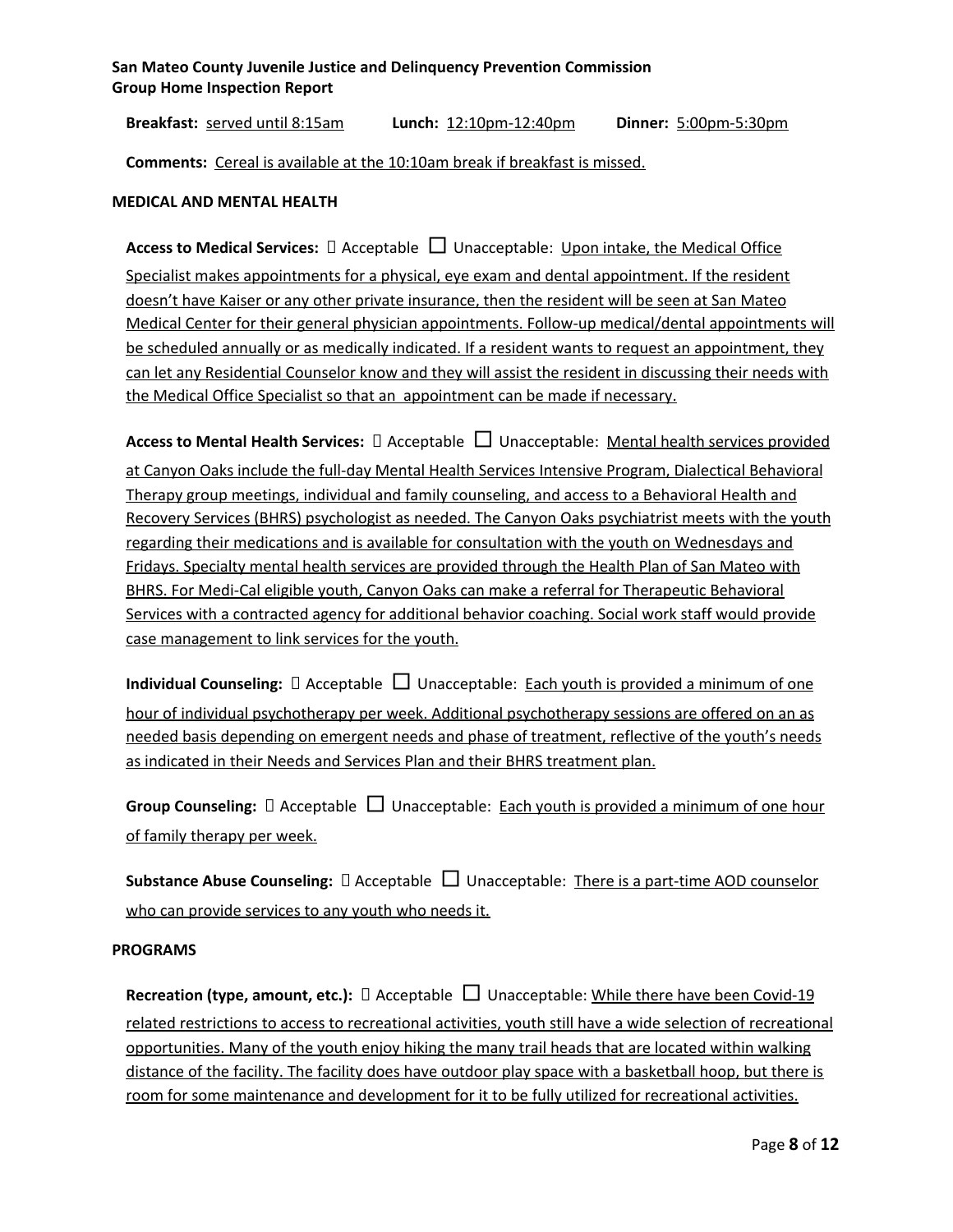Youth have access to board games, puzzles, video games, cards, TV/movies and other similar indoor recreational activities. Recreational activities like outings to libraries, community centers, and events will return when appropriate. Recreational activities involving outside staffing (ex. yoga) are also currently suspended because of Covid-19.

**Exercise (daily schedule, amount, etc.):** □Acceptable □ Unacceptable: Exercise opportunities have been limited by Covid-19 restrictions. Usually youth would be able to be taken to a track, park, etc. As mentioned above, outside providers for activities like yoga are currently restricted. The facility has considered a virtual replacement for classes like yoga, but are not sure they would be as engaging or effective for the youth. Currently exercise is mainly from daily hikes and recreational play time outside.

**Access to Religious Services:**  $\Box$  Acceptable  $\Box$  Unacceptable: Staff will take youth to a service of their

choosing, if requested. Staff looked into having an outside provider come into the facility, however, there did not seem to be enough of an interest from the youth.

**Victim Awareness Classes:**  $\Box$  Yes  $\Box$  No: Not as curriculum, but could be used as part of group and individual sessions. Particularly during individual sessions if it were appropriate for the individual's treatment plan.

**Gang Awareness Classes:** □Yes No: This is not generally applicable for Canyon Oaks youth, but, if necessary, would be tailored into treatment plan.

**Sexual Harassment Classes:** □ Yes DNo: No stand-alone class, but this is a very frequent and recurring topic of group sessions.

**Parenting Classes:**  $\Box$  Yes  $\Box$  No: Very rare, but outside resources are available.

**Vocational Classes:**  $\Box$  Yes  $\Box$  No: No set classes. There is a full-time occupational therapist who works with the youth to prepare them for potential entry into Workability program or to enter the community workforce. They work on resume building, skill development, career interests, etc.

**Work Program:** □ Yes □ No: Ability to work on site at Canyon Oaks and out in the community. Staff transport youth to and from work and monitor their progress.

**Internet Access:** Internet access is limited to the school facility and only during school hours. This is by design as some youth may have an internet addiction or could use the internet to engage in unsafe behaviors. Cell phones are kept with a resident's other personal possessions in a locked cabinet. Use of cell phones is supervised.

#### **YOUTH DISCIPLINE**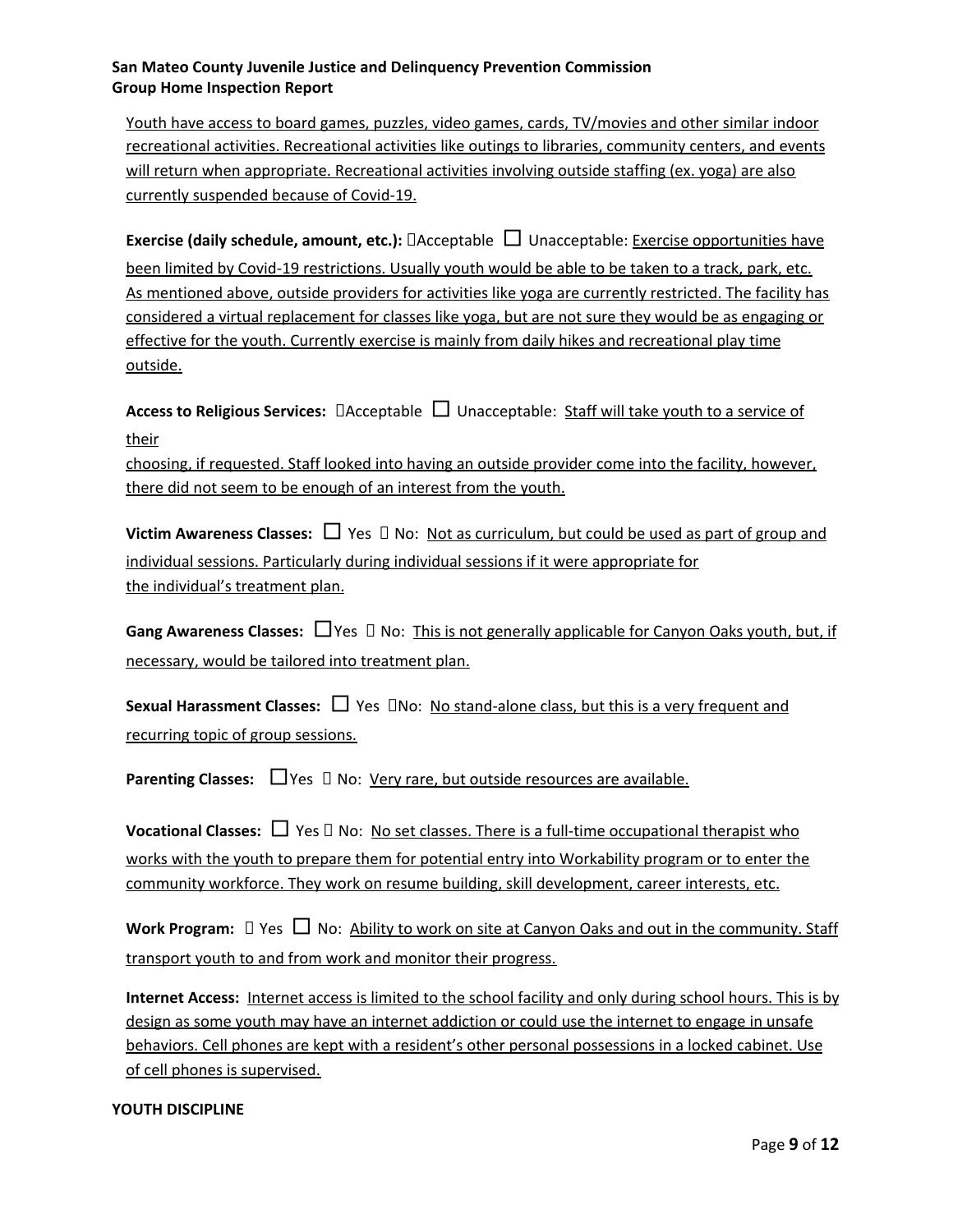## **Describe the discipline process of youth:**

Canyon Oaks utilizes instances needing behavioral control and discipline as opportunities for therapeutic intervention. Types of therapeutic intervention include: signal interference; increasing awareness of consequences; offering alternatives/prosocial replacement behaviors; using staff proximity; ignoring minor misbehaviors; joining the youth's frustration and redirecting; helping youth overcome hurdles; placing hand gently on youth's arm or back; using directive statements; assigning extra chores; using humor; giving time outs or room time; using one-to-one supervision, protective separation, quiet room, and therapeutic holding; addressing at resident group meeting and restricting telephone access. Corporal or unusual punishment, mechanical restraints, infliction of pain, humiliation, intimidation, ridicule, coercion, threat, mental abuse or other actions of a punitive nature, including, but not limited to: interference with the daily living functions including eating, sleeping or toileting, or withholding of shelter, clothing, medication, or aids to physical functioning are not allowed.

Logs are kept for any behavioral incidents. Staff will meet with youth for a debrief of what happened. This debrief could be with the group if multiple people were impacted by the incident. In more serious crisis moments staff will clear the floor and attempt to de-escalate. Staff may offer food, self-soothing, or other non-physical methods to resolve the crisis. Each student has a crisis plan when they arrive. Crisis plan includes what may work, or what does not work, for a particular resident. Crisis plans are open as a draft when residents first arrive and as counselors get to know the youth – then formalized – then updated every 30 days. In extreme circumstances involving the safety of youth in crisis, other residents, or staff, local law enforcement or appropriate agency will be contacted.

## **Number of Law Enforcement Contacts:** 37 in 2019 and 38 in first half of 2020.

**Describe interaction with police (Incident Reports): 2019** (numbers are for law enforcement contacts not incident reports): Aggression Counseled 14, Missing Person 11, PES/ Hospital 5, Substance Related 3, Sexual Abuse Report 2, Booked into YSC 2. **Jan-June 2020** (numbers for incident reports): Missing Person 25, Aggression Counseled 9, PES/Hospital 9, Sexual Abuse Report 2, Follow-up 2, Booked into YSC 1. Note: Some incidents have multiple incident reports written for one law enforcement contact; thus, the number of law enforcement contacts may be less than number of incident reports.

## **GRIEVANCES**

**Grievance Process:**  $\Box$  Acceptable  $\Box$  Unacceptable: <u>To commence the grievance process a resident</u> fills out a form. Any grievance is sent to the staff supervisor. It is recorded, validated with the resident and investigated. The supervisor meets with the client and the staff involved and then meets with all parties together. They continue to meet until the issue is resolved and then log the outcome. Actions taken and the status must be documented within five days. The Community Care License phone number is listed for a resident to call if they find it necessary to follow up. Each grievance is reviewed by the Office of Consumer Affairs.

**Number of grievances this year:** Six grievances filed from 2019 through June 2020 (Eight dating back to December 2018 provided in documentation).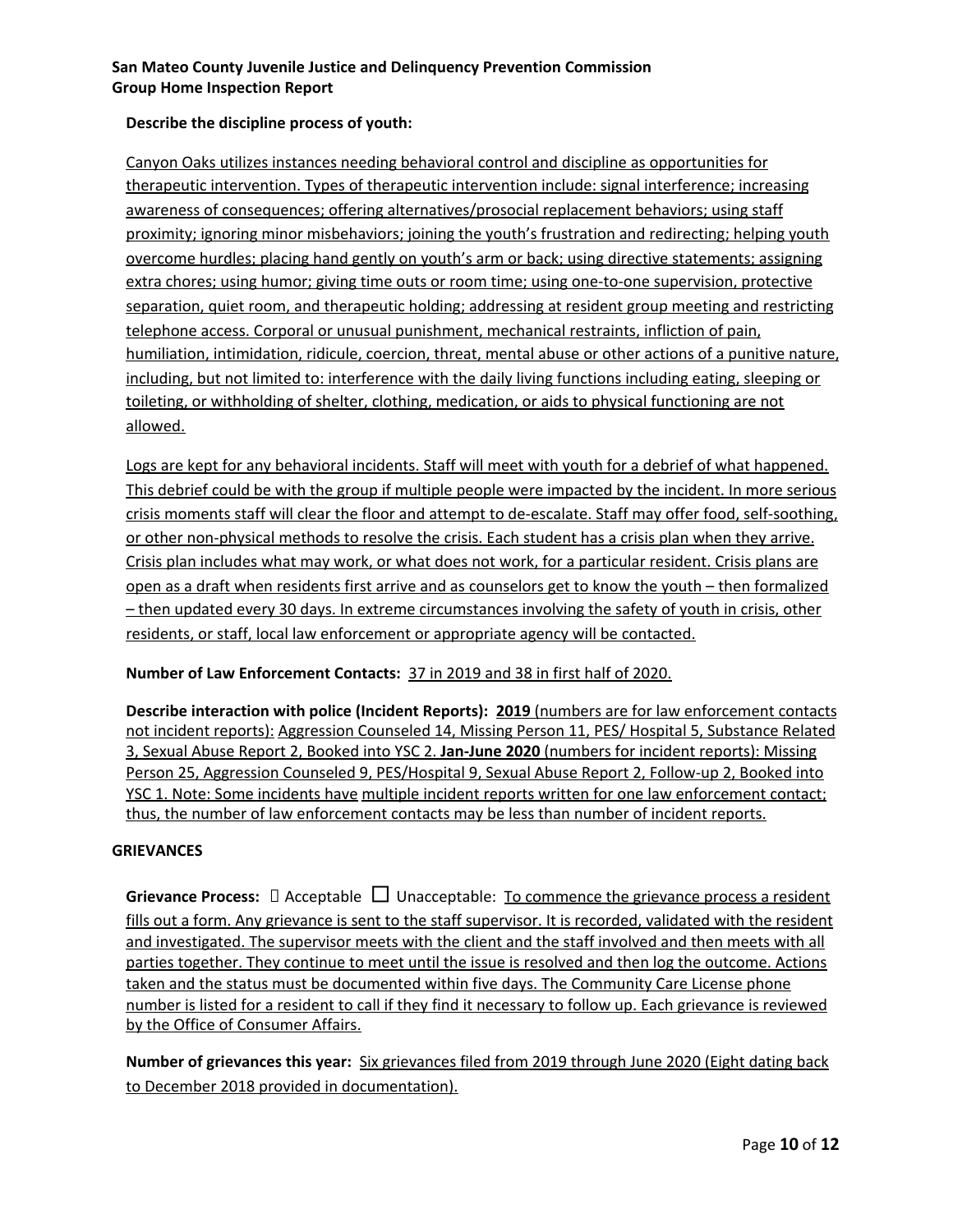**Trends and/or Comments:** Most of the complaints centered around alleged breaches of confidentiality.

#### **COMMUNICATION**

| Access US Mail? $\Box$ Yes $\Box$ No: |  |  |  |
|---------------------------------------|--|--|--|
|                                       |  |  |  |

**Postage Free?** □ Yes □ No

**Incoming/Outgoing Mail (screened? Confidential?):** Yes □ No: Mail is opened to make sure no contraband or anything inappropriate, but not read.

**Access to Telephone?**  $\Box$  Yes  $\Box$  No: Typically, youth have phone access from 5-9 in the evening or during break times.

**Visiting Schedule:** During Covid-19 only facility staff are allowed on site. Case workers started this week, but no other outside persons are permitted. In the absence of Covid-19, normal visitation schedules would be posted weekly.

**Do** all youth have access to visitations? □ Yes □ No: Youth are not currently allowed visitors or home visits because of health concerns due to Covid-19. Pre-pandemic, visitation was not restricted at the facility and offsite home visits were only restricted if clinicians or parent/guardian had concerns for the safety and stability of the youth.

**Under what circumstances would visitation be restricted?** Safety of the youth.

| Are visitation logs kept? $\Box$ Yes $\Box$ No: Clinicians always maintain logs and notes of visitation in |  |  |  |  |
|------------------------------------------------------------------------------------------------------------|--|--|--|--|
| individual client folders.                                                                                 |  |  |  |  |

**Adequate Space:**  $\Box$  Acceptable  $\Box$  Unacceptable: Visitation can take place almost anywhere at the facility. Residents can show parents/guardians their rooms, but may not have extended visitation in the rooms.

|                       | <b>Staff Supervision:</b> $\Box$ Acceptable $\Box$ Unacceptable: Staff observe visitations generally and give youth |  |  |  |
|-----------------------|---------------------------------------------------------------------------------------------------------------------|--|--|--|
| and visitors privacy. |                                                                                                                     |  |  |  |

| Privacy Provided: $\square$ Yes $\square$ No: |  |  |
|-----------------------------------------------|--|--|
|-----------------------------------------------|--|--|

| <b>Games or Activities Provided:</b> $\Box$ Yes $\Box$ No: Same recreational materials usually available to |  |  |
|-------------------------------------------------------------------------------------------------------------|--|--|
| residents are available during visitations.                                                                 |  |  |